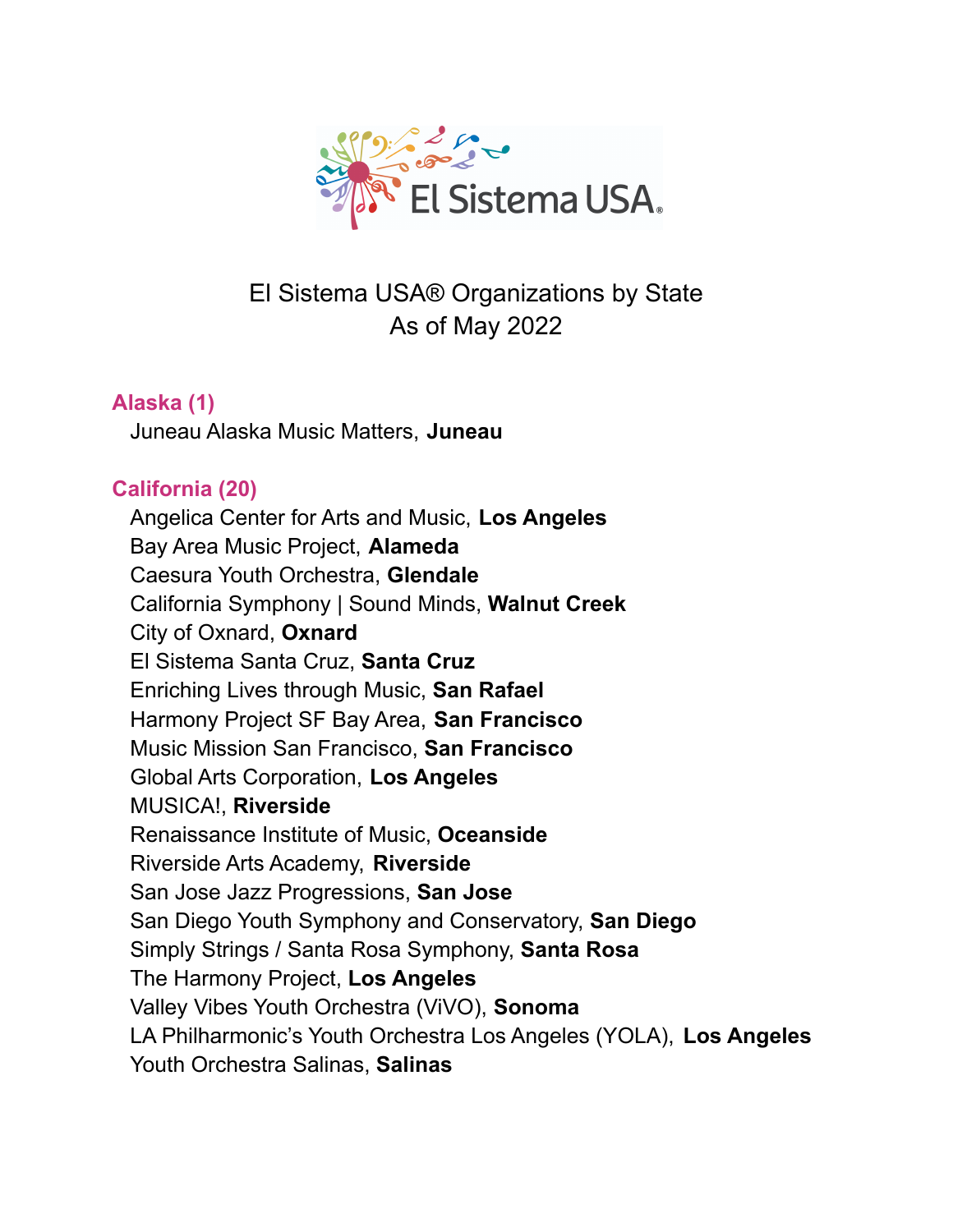### **Colorado (2)**

Bravo! Vail , **Vail** El Sistema Colorado, **Denver**

# **Connecticut (3)**

INTEMPO, **Stamford** Project Music, **Stamford** Waterbury Symphony Orchestra's Bravo Waterbury!, **Waterbury**

### **Delaware (2)**

Choir School of Delaware, **Wilmington** MELODY, **Wilmington**

### **District of Columbia (1)**

DC Youth Orchestra Program, **Washington**

## **Florida (10)**

A Gift For Music, A Program of A Gift For Teaching, **Orlando** Heights Foundation, **Fort Myers** Gulf Coast Symphony, **Fort Myers** Miami Music Project, **Miami** Miami Arts Studio 6-12 @ Zelda Glazer, **Miami** Pinecrest City Music Project, **Miami** Sunstate Orchestral Program, **Clearwater** U.B. Kinsey / Palmview Elementary School of the Arts, **West Palm Beach** Youth Enlightenment System, **Miami \***South Strings Program, **Winter Garden**

### **Georgia (2)**

Atlanta Music Project, **Atlanta** Henry For Music / Henry Arts Alliance, Inc., **Stockbridge**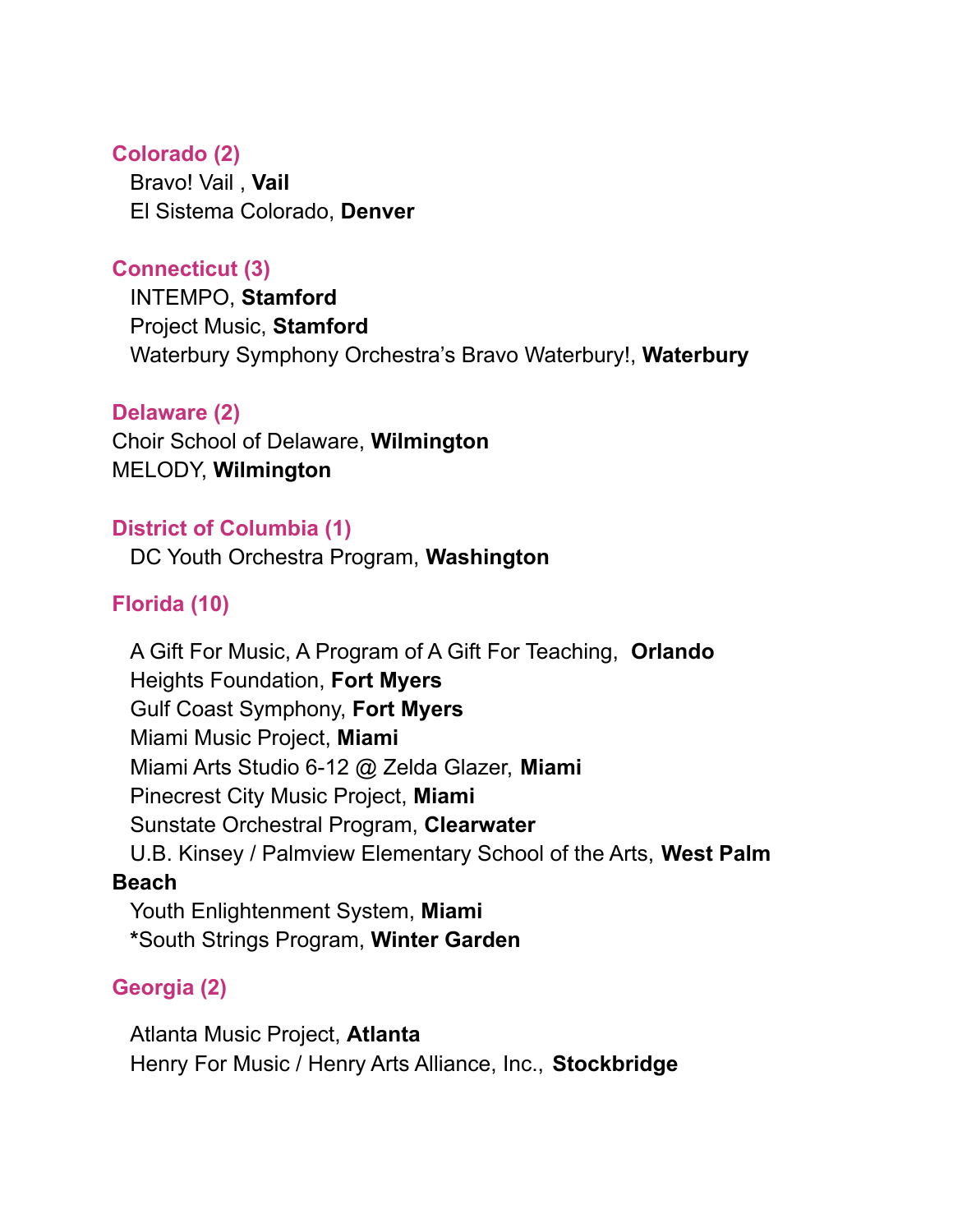### **Illinois (3)**

Chicago Metamorphosis Orchestra Project (ChiMOP), **Chicago** Sistema Ravinia, **Highland Park** The People's Music School, **Chicago**

### **Indiana (4)**

Butler Community Arts School, **Indianapolisf** Fort Wayne Philharmonic / Club Orchestra, **Fort Wayne** El Sistema Indianapolis, **Indianapolis** Horizon Education Alliance (Elkhart County El Sistema), **Goshen**

#### **Iowa (1)**

Harmony School of Music, **Cedar Rapids**

### **Louisiana (2)**

KidsOrchestra, **Baton Rouge** Make Music NOLA, **New Orleans**

### **Maryland (2)**

Baltimore Symphony Orchestra's OrchKids Program, **Baltimore** Peabody Institute's Tuned In Program, **Baltimore**

#### **Massachusetts (6)**

Boston String Academy, **Boston** Conservatory Lab Charter School, **Dorchester** El Sistema Somerville, **Somerville** Kids 4 Harmony, **Pittsfield** Longy School of Music of Bard College, **Cambridge** Musica Franklin, **Greenfield**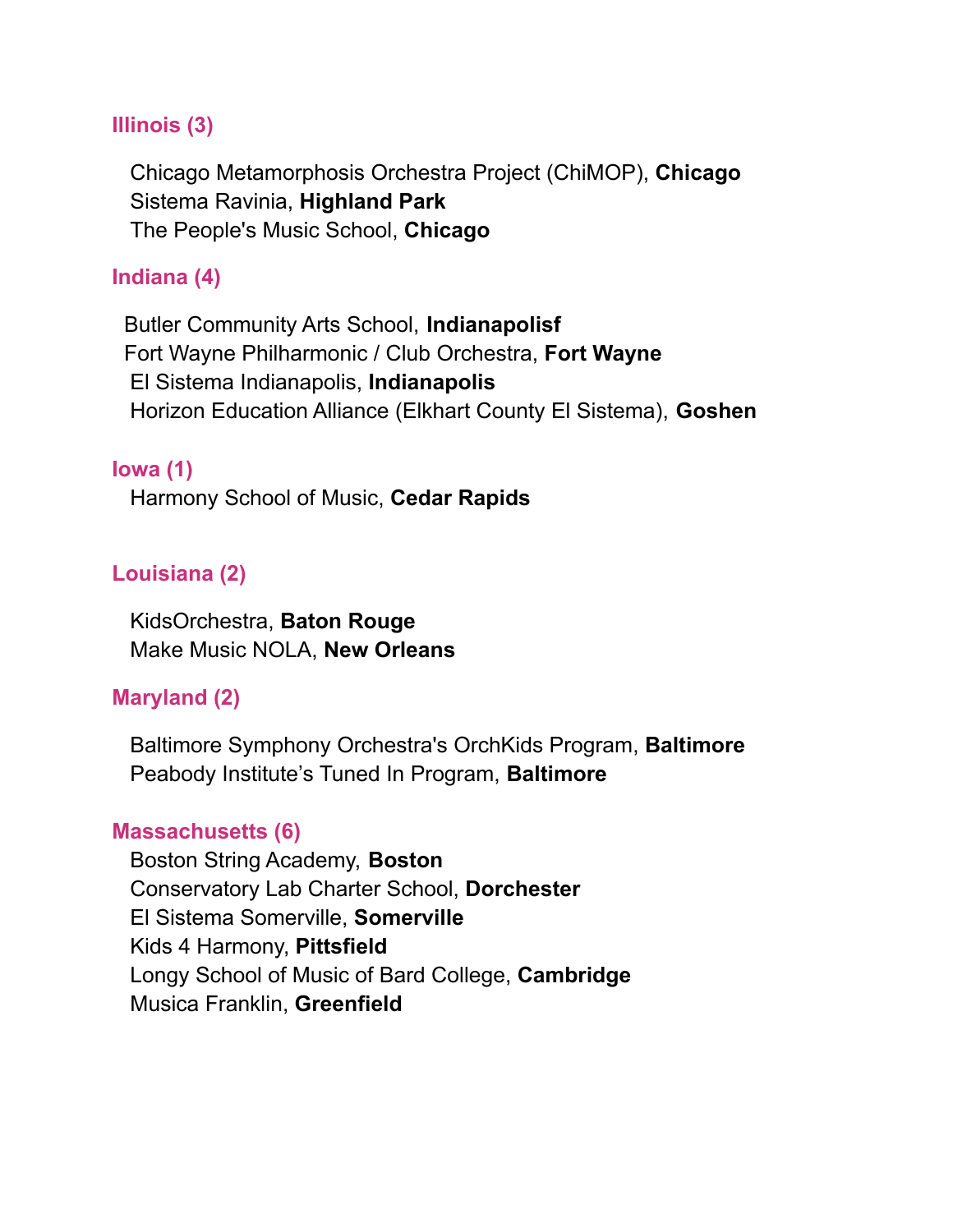#### **Michigan (5)**

Accent Pontiac, **Bloomfield Hills** Detroit Symphony Orchestra, **Detroit** \*West Michigan Symphony, **Muskegon** Kalamazoo Kids in Tune/Kalamazoo Symphony Orchestra, **Kalamazoo** \*Brass Band of Battle Creek, **Battle Creek**

### **Minnesota (2)**

ComMUSICation, **St. Paul \***Kako Foundation, **Duluth**

#### **Missouri (2)**

Harmony Project KC, **Kansas City** Heartland Chamber Music - Spring Sprouts KC, **Kansas City**

### **Nebraska (1)**

Omaha Conservatory of Music, **Omaha**

### **Nevada (1)**

Foundation to Assist Young Musicians, **Las Vegas**

### **New Hampshire (1)**

Upbeat New Hampshire, **Nashua**

### **New Jersey (4)**

New Jersey Symphony Orchestra / NJSO CHAMPS, **Newark** Paterson Music Project / Wharton Institute, **Paterson** Trenton Music Makers, **Trenton** United Children Music Project, **Union City**

### **New Mexico (1)**

New Mexico Philharmonic- Young Musician Initiative (YMI), **Albuquerque**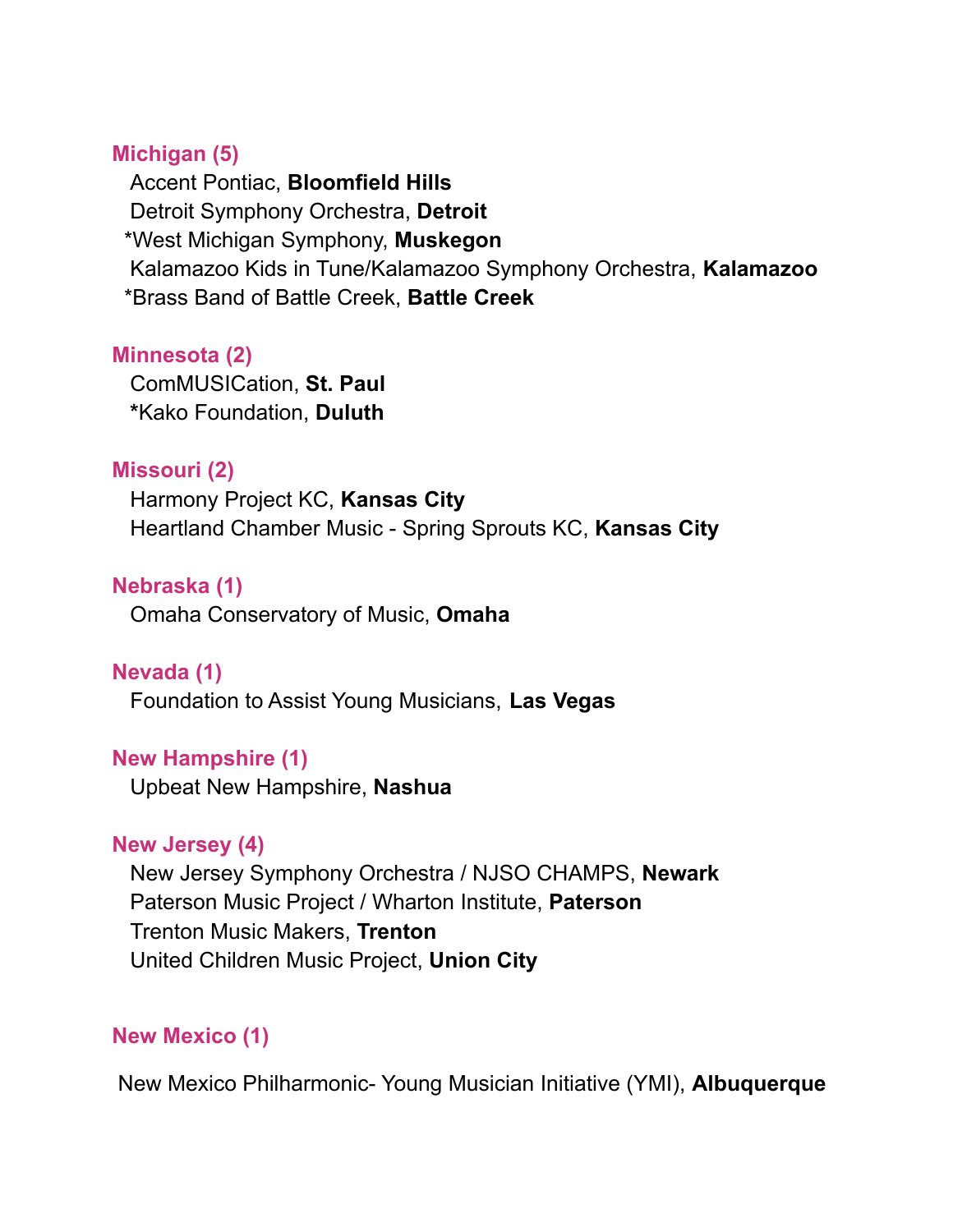### **New York (8)**

Buffalo String Works, **Buffalo** EYSO CHIME, **Schenectady**

Harmony Program, **New York**

ROCmusic Collaborative @ The Hochstein School of Music & Dance,

### **Rochester**

WHIN Music Community Charter School, **New York** WHIN Music Project/Orchestrating Dreams, **New York** Creative String Improvisers Orchestra, **New York** \*Strings by Heart, **Baldwin Place**

### **North Carolina (4)**

Kidznotes, **Durham** MusicWorks! Asheville, **Asheville** Charlotte Symphony's Project Harmony, **Charlotte** Winston-Salem Symphony's PLAY Academy, **Winston-Salem**

### **Ohio (3)**

Dayton Performing Arts Alliance, **Dayton** MYCincinnati / Price Hill Will, **Cincinnati** Rainey Institute, **Cleveland**

### **Oklahoma (3)**

Harmony Project Tulsa, **Tulsa** Sistema Tulsa, **Tulsa** El Sistema Oklahoma, **Oklahoma City**

### **Oregon (2)**

BRAVO Youth Orchestras, **Portland** Yamhill Enrichment Society (YES), **McMinnville**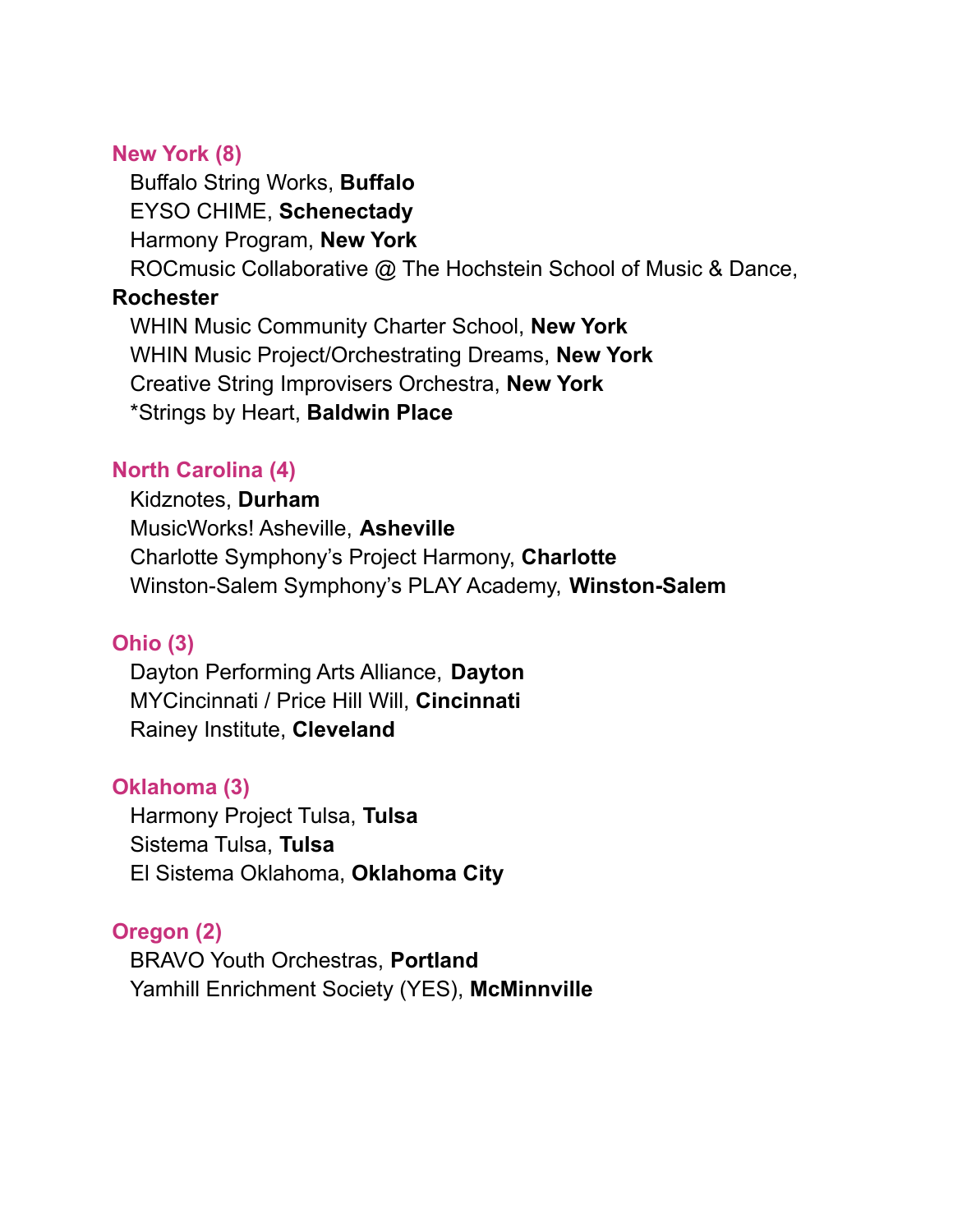### **Pennsylvania (5)**

Music for Everyone, **Lancaster** Crescendo Phoenixville, **Phoenixville** El Sistema Lehigh Valley, **Allentown** Philadelphia Youth Orchestra - Tune Up Philly, **Philadelphia** Play on, Philly!, **Philadelphia**

### **Rhode Island (1)**

Community Music Works, **Providence**

### **Texas (6)**

Austin Soundwaves, **Austin** Dallas Symphony Orchestra, **Dallas** El Paso Symphony Orchestra, **El Paso** Classical Music Institute, **San Antonio** HYS Coda Music Program/Houston Youth Symphony, **Houston** \*Houston Symphony Orchestra, **Houston**

### **Utah (1)**

Sistema Utah, **Salt Lake City**

### **Vermont (1)**

Catamount Arts (EPIC Music program), **St. Johnsbury**

### **Virginia (3)**

Soundscapes**, Newport News** Alexandria Symphony's Sympatico**, Alexandria** Richmond Symphony Orchestra, **Richmond**

### **Washington (3)**

Kids in Concert, **Bainbridge Island** Great Bend Center for Music, **Union** YEA Music!, **Port Ludlow**